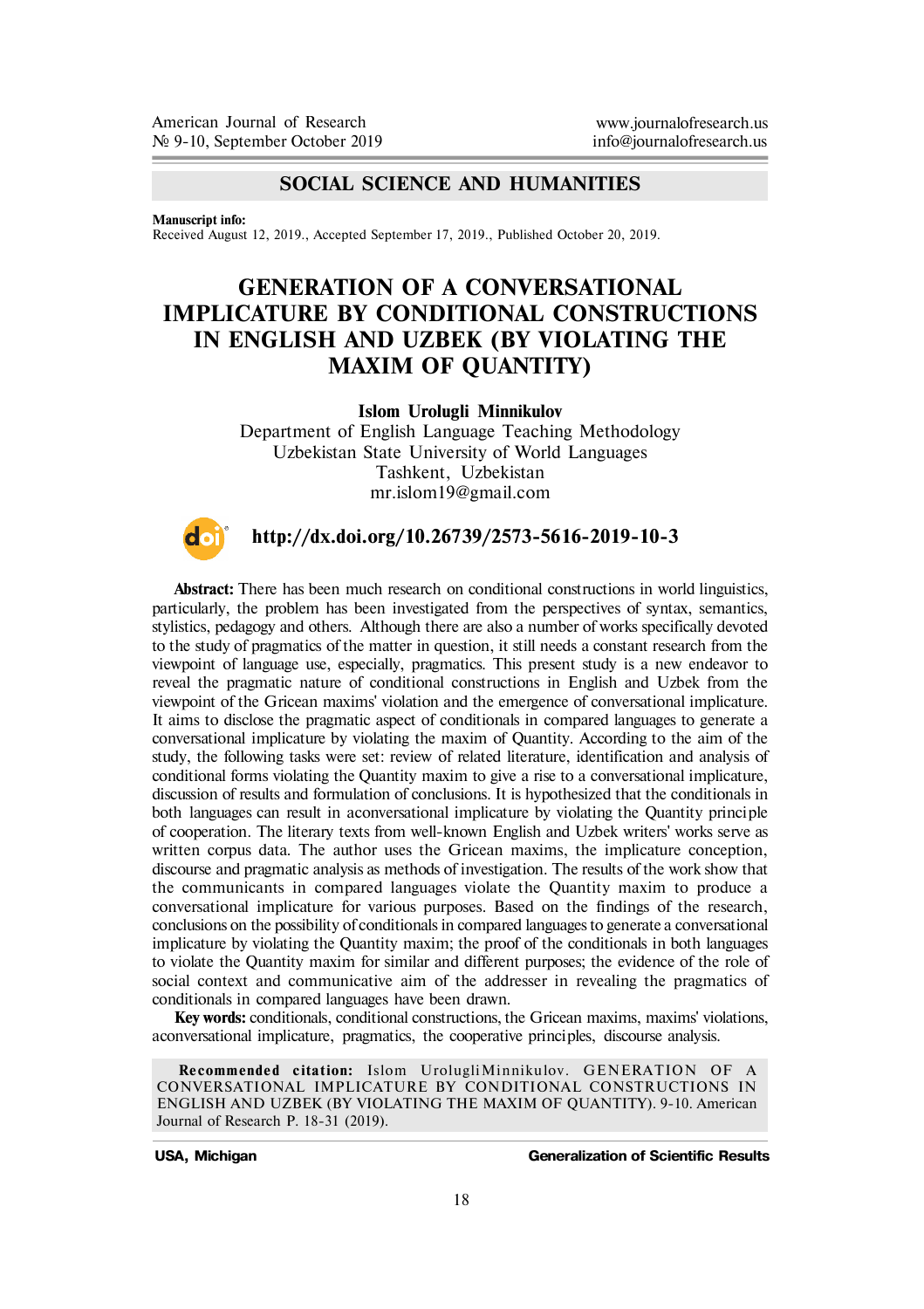## **INTRODUCTION**

The study of the problem of communicating one's utterances successfully to an addressee has been always a central focus of the research works or other linguistic studies. It is much cited in related literature that the speaker or the author of the utterance implies more than what they literally say or write. A successful communication is achieved when there is concordance between the speaker's intention and the listener's interpretation of the utterance. This actually means that in order for a communication to be productive and meaningful, the addressee tries to search for conversational implicatures implied by the addresser in a certain communicative context.

According to, a well-known Uzbek linguist-scholar, Sh. Safarov (2008, p. 133), during a communication process, the use of language units is based on some communication principles and rules, yet, the speaker doesn't always follow such cooperative princi ples in a certain context, and a hidden meaning arises as a result of such a deliberate violation of cooperative maxims which is closely connected with the notion of implicature.

The notion of implicature is treated as one of the pragmatic phenomena which has recently emerged in the field of pragmalinguistics and is often used a tool of pragmatic analysis in world linguistics.

A number of linguists and linguist-scholars (A. Igwedibia, 2017; A. Sobhani, A. Saghebi, 2014; H.M. Al-Hamadi, B.J. Muhammed, 2009; L.A. Juez, 1995; L. Xiaoqin, 2017; M. Haugh, 2002; M. Al Kayed, A. Kitishat, 2015; R. Jungmann, 2010; S. Attardo, 1990) claim that the foundation and development of the notion of implicature was traced back to H.P. Grice, a famous philosopher and linguist.

According to H.P. Grice, as cited by A. Igwedibia(2017, p. 121), implicature refers to a hidden or implied meaning which is more inferred than the expressed utterance. Also, as A. Igwedibia (2017, p. 121) notes, general principles of communication and cooperation and extralinguistic factors of conversational situation play an important role in the emergence of such a hidden meaning. So, such an inference can be treated as an implied meaning drawn from the communicative- pragmatic aim of the speaker in a particular communicative context.

As M. Haugh (2002, p. 127), a famous pragmalinguist-scholar, notes, the notion of implicature is characterized by four aspects: it is not literally said; it is inferred in a particular context; it is defeasible and it is meant in addition to what is literally said.

According to foreign linguists H.M. Al-Hamadi, B.J. Muhammed (2009, p. 5-6), the way of generating a conversational implicature, in accordance with the speaker's attitude to the Gricean maxims, can be of two types: following the maxims and violating the maxims.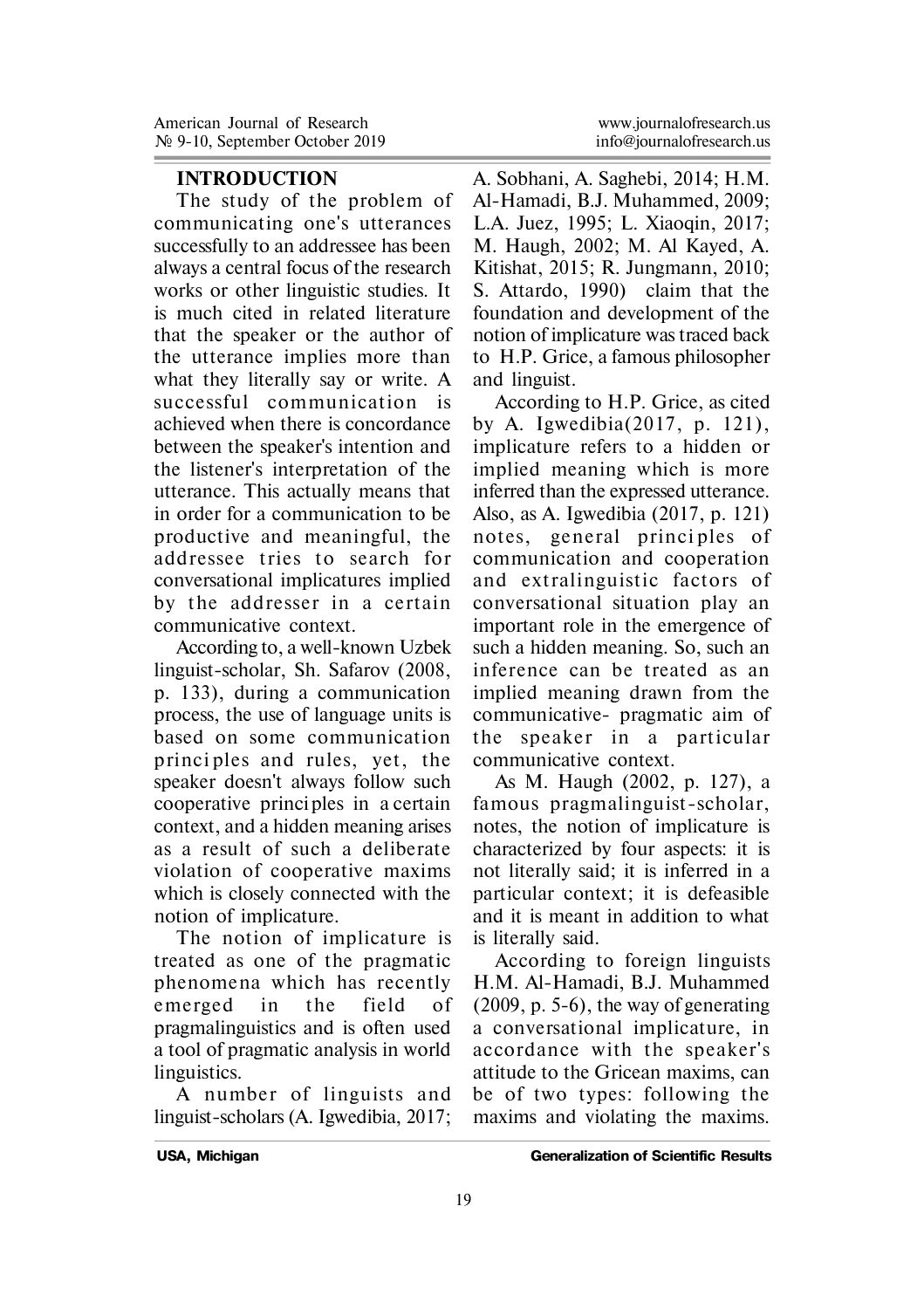However, when an implicature is generated by violating the maxims, the speaker intends the listener to interpret, deduce or infer more than the uttered meaning. In addition, a great number of foreign linguist-scholars (A. Sobhani, A. Saghebi, 2014 (93); L. Xiaoqin, 2017 (163); M. Al Kayed, A. Kitishat, 2015 (42); S. Attardo, 1990 (355-356)) point out that a conversational implicature arises as a result of violating the Gricean maxims (or the Cooperative princi ples) on purpose.

All in all, based on the views on the nature of implicature mentioned above, the notion of implicature can be defined as follows: implicature is not literally said, not fixed, but changeable (or dynamic meaning), realized in context, an additional inferred meaning to a literal one.

It can be summed up that a conversational implicature can be generated in two manners: by con forming the cooperative princi ples (the Gricean maxims) and floating or violating the maxims of cooperation.<br>REVIEW

# *OF RELATED* **LITERATURE**

In this part of the study, we deal with the literature analysis on the Gricean maxims and its violation and emergence of implicature. As a Chinese linguist L. Xiaoqin (2017, p. 163) notes, a "violation" of cooperative maxims is a case or condition in which the speaker doesn't follow the cooperative p rinci ples according to some purposes. H.P. Grice claims, as cited

by L. Xiaoqin, that the speaker deliberately violates the principles of cooperation and as a result, it gives a rise to a conversational implicature. So, it is clear that a conversational implicature is drawn as a result of a deliberate violation of Gricean maxims.

According to Sh. Safarov (2008, p. 136), H.P. Grice's cooperative maxims can be presented in the following way:

1. The maxim of Quantity (the matter of providing the required information; not less or not more than required):

à) make your contribution as informative as required;

b) don't make your contribution more informative than required.

2. The maxim of Quality (the matter of giving the right information):

à) don't say what you believe to be false;

b) don't say that for which you lack adequate evidence.

3. The maxim of Relevance (the matter of being relevant).

4. The maxim of Manner (the matter of being clear and orderly):

- à) avoid obscurity;
- b) avoid ambiguity;
- c) be brief;
- d) be orderly.

The cooperative maxims of H.P. Grice, which constitute the basis of communicative acts, play an essential role in making a successful communication. However, the communicants do not obey the maxims of cooperation all the time, that is to be particular, in a certain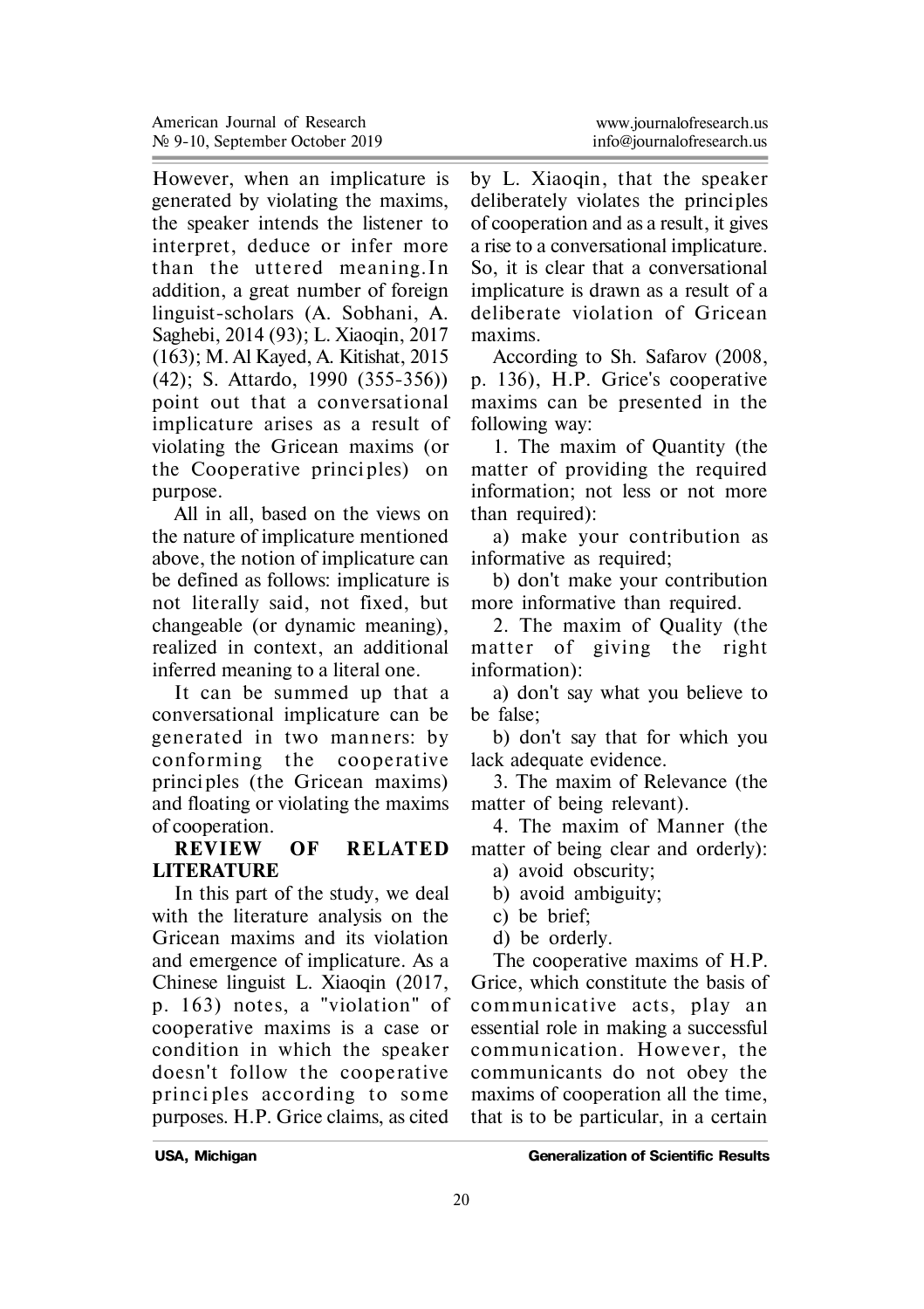communicative condition the speaker and the hearer float or violate these cooperation principles according to their communicativepragmatic intention.

As Sh. Safarov (2008, p. 138) states that floating some cooperative principles doesn't completely lose a cooperation in a communication process as in such cases, the speaker intends a hidden meaning.Also, he claims that floating the cooperative princi ples and searching for an implied meaning are interrelated with the phenomenon of emergence of a conversational implicature. It is clear from these views, floating the maxims or a deliberate violation of maxims make it possible to express the pragmatic intention of the speaker and reach a successful communication.

In addition to aforementioned ideas, it can be noted thatthere are some reasons for why the cooperative principles are not obeyed in a communication. In particular, as À. Waget (2015, p. 8- 9)writes, the communicants violate the cooperation principles for the following reasons: mislead the counterpart, be polite, save face, avoid discussion, communicate the interest.

Similarly, as L. Xiaoqin(2017, p. 163) notes, a number of linguistscholars opine that the cooperative principles are violated according to certain purposes: mislead the counterparts (Grice, 1975); save face  $(G$ offman, 2008); please the counterpart, evade discussion, avoid unpleasant condition, express

feelings (Khosarvizadeh and Sadehvandi, 2011).So, it is apparent that some clear purposes lay behind the violation of the cooperative maxims.

# **METHODOLOGY OF THE RESEARCH**

In this section of the study, we outline the goal of the research, research hypothesis and questions, research materials andthe methods of investigation.

The purpose of the study is determined by investigating the possibility of conditional constructions in English and Uzbek to generate a conversational implicature by violating the cooperative maxim of Quantity.

The research hypothesis is formed by: the conditional constructions in English and Uzbek, in accordance with the speaker's communicativepragmatic aim, can generate a conversational implicature by violating deliberately the Quantity maxim in a particular communicative context.

The research questions are formulated by: what are the forms and ways of expression of conditional constructions which give rise to implicature by violating the Quantity maxim; what are the implicatures generated by conditional constructions through a violation of the Quantity maxim; what are the purposes of violation of the Quantity maxim.

The research materials are literary texts from well-known works by foreign and Uzbek writers. In particular, the literary works by L.L.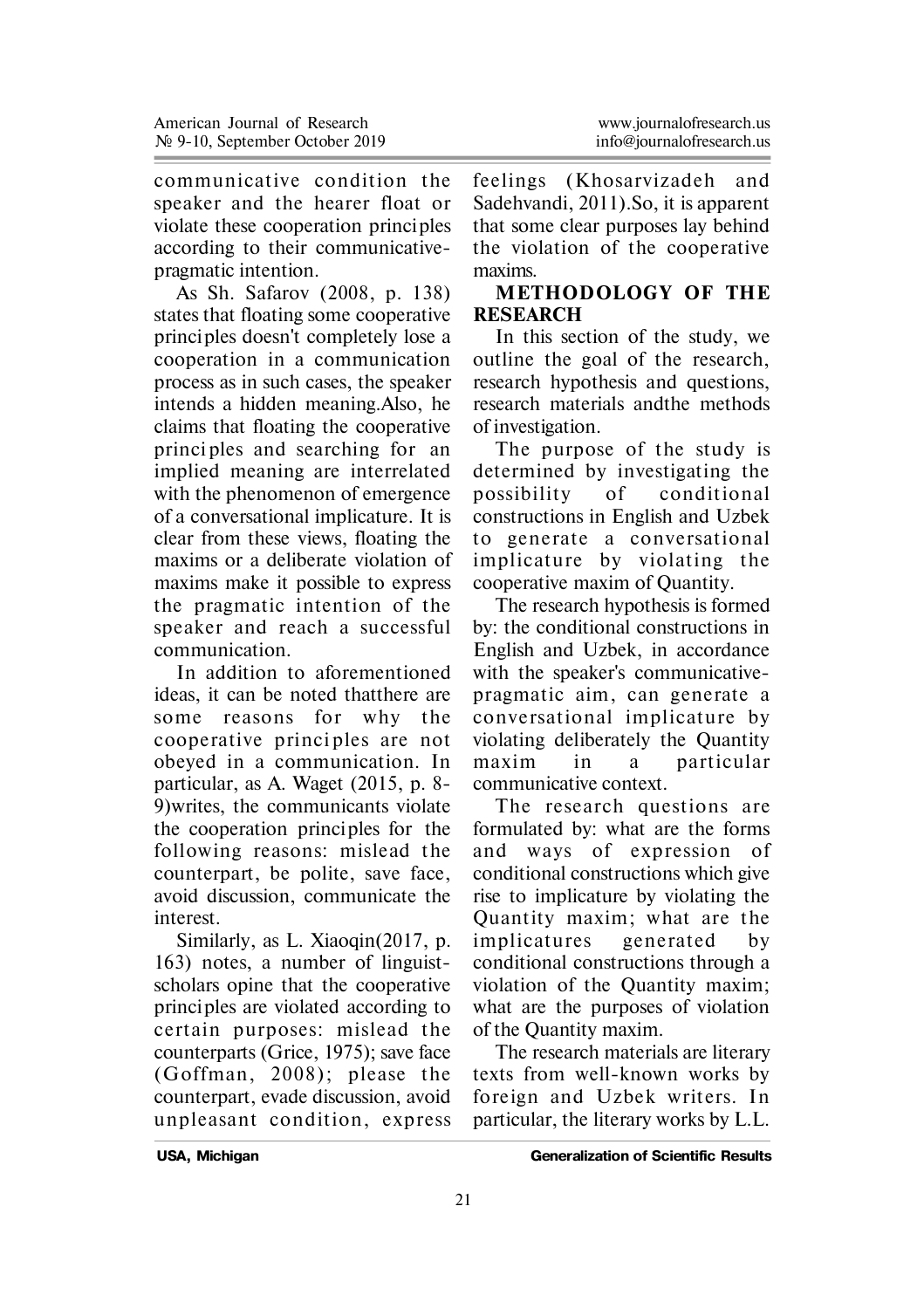Plante, M. Twain, E. Hemingway and O'. Hoshimov were widely used as written corpus data.

In the article, methods of investigation such as linguistic description, the Cooperative maxims, discourse analysis and pragmatic analysis are widely used. In particular, we apply linguistic description to review related literature and synthesize foreign viewpoints on the matter; the Gricean maxims to identify and analyse language units expressing conditional relationshi ps which violate the maxim of Quantity to generate a conversational implicature, discourse analysis to be able to reveal the possibility of conditional constructions to imply a conversational implicature in a certain social context; and pragmatic analysis to identify what implicatures are drawn as a result of violation of the Quantity maxim by conditional forms in English and Uzbek and what are the pragmatic function of the generated implicature.

#### **RESULTS AND DISCUSSION**

This section of the research is devoted to the analysis, results and discussion of the study. We deal with the conditional forms which produce a conversational implicature by floating or violating the Quantity maxim and emphasize the purpose of violation, the arisen implicature and its pragmatic function in a selected context of communication.

In English and Uzbek, the speaker can use conditional const ructions to generate a conversational implicature by deliberately violating the sub-maxim "make your contribution as informative as required" of the Quan tity princi ple in a certain communicative context. Firstly, we will deal with the examples in English.

Context:The interview takes place at the police station. The Detective Chief Inspector Jane Tennison is questioning Moyra in spite of her objection. Moyra is angry with J. Tennison's questions. J. Tennison wants to detect where Moyra was when six crimes were committed. Moyra replies shortly to all questions of J. Tennison. When the Detective asks Moyra about her coming here on the sixteenth of January, Moyra answers shortly as "If you say so".

[1] Tennison: You came here on the sixteenth of January, is that correct?

[2] Moyra: If you say so (L. La Plante, 1995, p. 54).

Implicature: Stop questioning! I am not eager to answer your questions!

Purpose: To avoid discussion or conversation.

The response [2] violates deliberately the Quantity maxim, particularly, the sub-maxim of "make your contribution as informative as required"as she doesn't provide as much information as required but she answers shortly by saying "if you say so". However, the addressee should have responded as "yes, it is right, I came here on the sixteenth of January or no, it is wrong, I didn't come here on the sixteenth of January". The purpose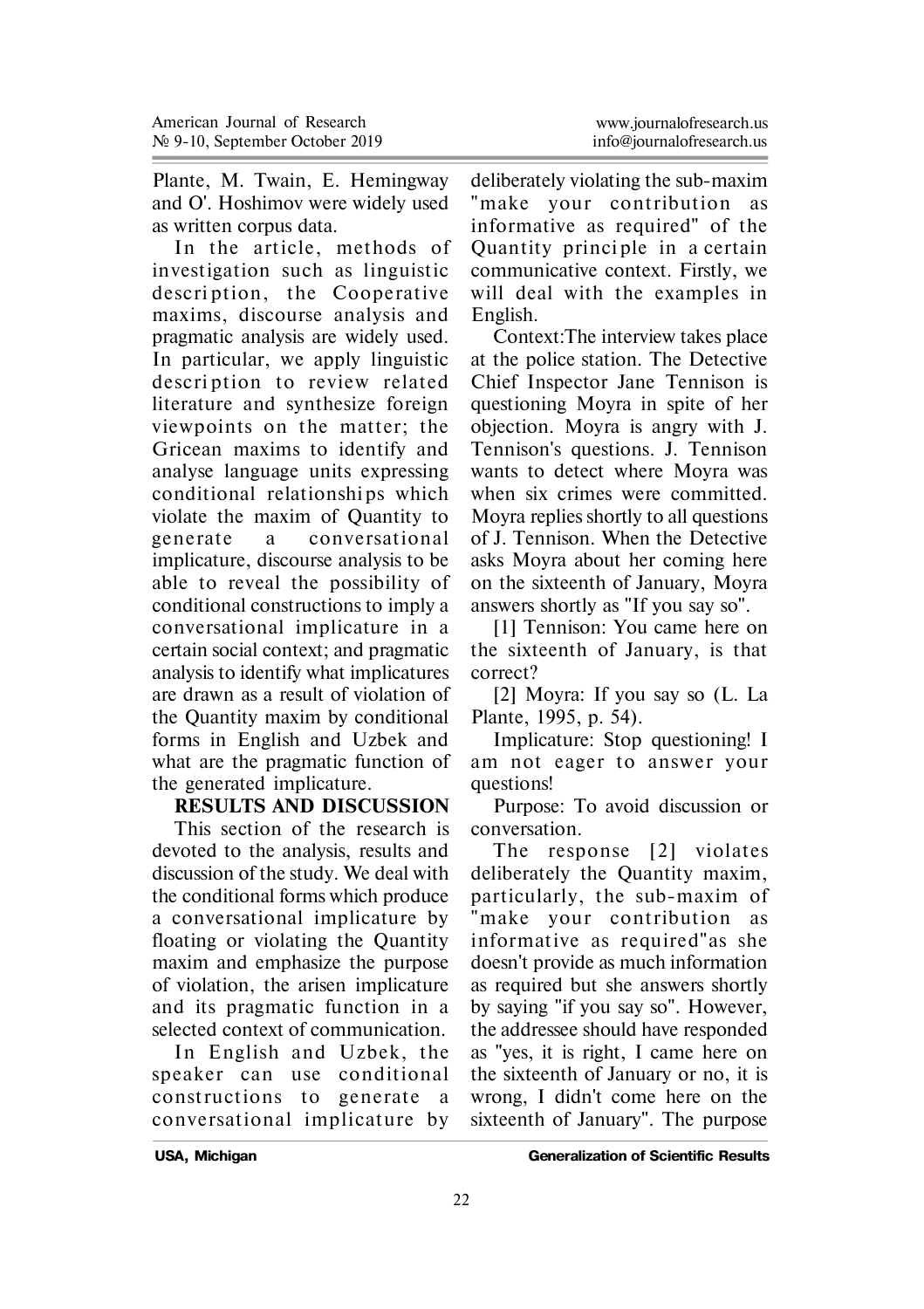of violation is to avoid discussion/ conversation. As a result of violation of the Quantity maxim, the speaker intends to generate a conversational implicature as "Stop questioning! I am not eager to answer your questions!". The pragmatic function of the generated implicature is to demand the Detective to stop the interview.

It should be also noted that in this case, the maxim of Manner is also violated, because the utterance [2] is obscure and ambiguous which makes the response difficult and unclear for the interlocutor to understand immediately. This proves once more that two or more maxims of cooperation can be violated at the same time in a certain social context.

Context: Aunt Polly shouts "Tom!", "Tom!" looking out into the garden. But, no answer. Then, Aunt Polly exclaims: "Tom! If I catch, I'll...".

[1] Aunt Polly:Tom! If I catch you, I'll...(Mark Twain, 2004, p. 4).

Implicature: Tom! Come here, right now!

Purpose: to exert an emotional impact on the listener.

It is clear from the example, the speaker, using the conditional form "Tom! If I catch you, I'll..."in her speech, deliberately violates the submaxim "make your contribution as informative as required" of the Quantity principle. As the addresser doesn't fully produce her utterance on purpose. Actually, she should have explicitly said something like "If I catch you, I will beat you, kill you or do anything". By stating her

utterance shortly, the speaker intends to do something bad or awful for Tom in an implicit way, and in its own turn, Tom also should interpret it. The purpose of violating this sub-maxim is to exert an emotional impact on the listener. By delibarately violating the submaxim, the addresser generates a conversational implicature as"Tom! Come here, right now!". The pragmatic function of the produced implicature is to threaten the listener.

Context:While going to school, Tom comes across Huckleberry Finn who are carrying the dead cat in his hand. Tom asks Huckleberry Finn about what to do with the cat. Then, Huckleberry Finn says: "About midnight the devil will come, but of course you won't see him. And then you say: "Devil follow the dead man, cat follow the devil, warts follow the cat." Then, this interests Tom as well and he pleases Huck to go with him to the graveyard and Huck answers as "if you are not afraid".

[1] Tom: Huck. Will you let me go with you?

[2] Huckleberry Finn:If you're not afraid (Mark Twain, 2004, p. 14-15).

Implicature: Ok, you may go with me.

Purpose: To please the counterpart.

It is clear from the example, Huck, using the conditional construction such as"If you're not afraid" in his speech, deliberately violates the sub-maxim "make your con tribution as in formative as required" of the Quantity principle.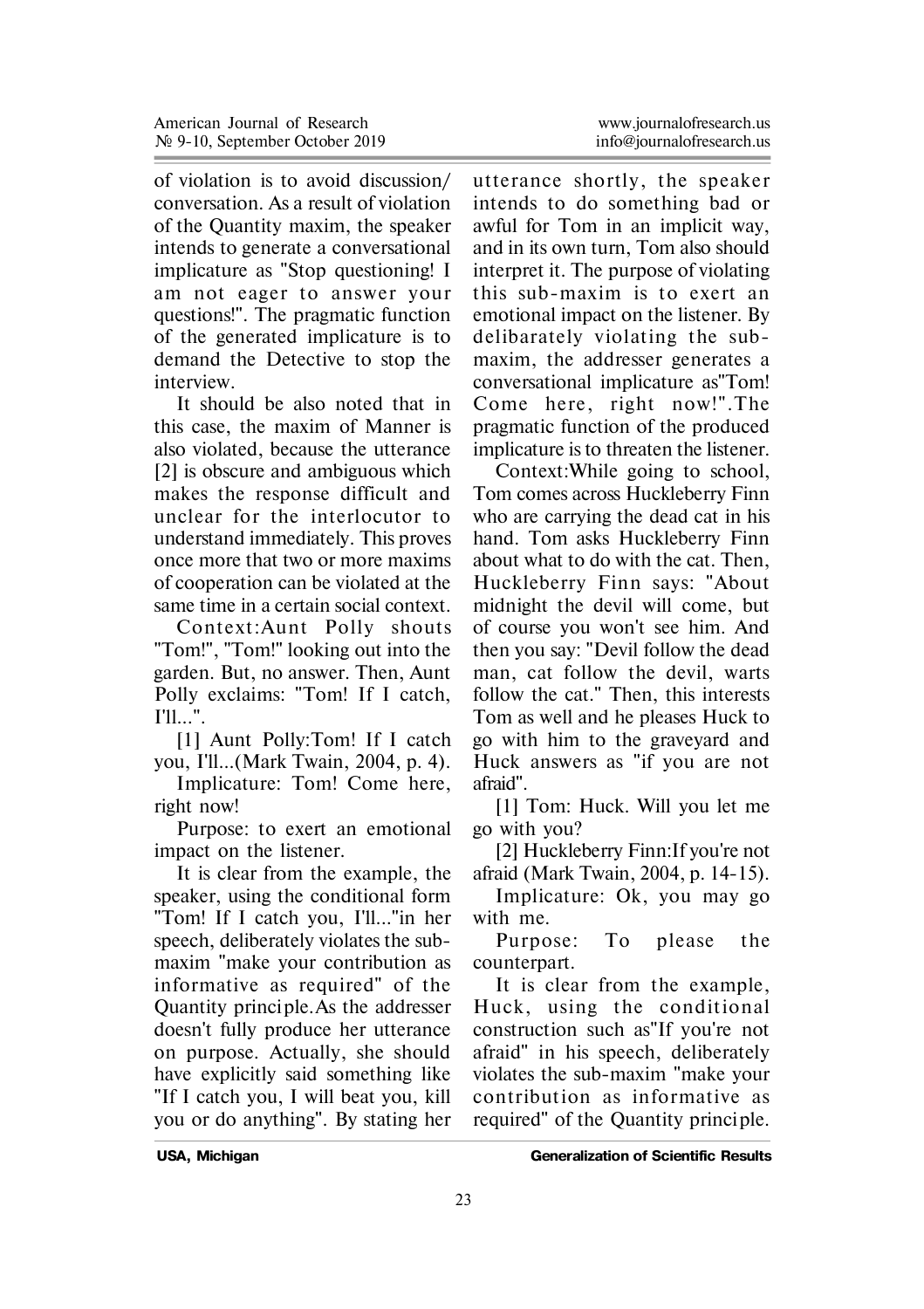However, the utterance [1] requires Huck to provide more information than the response uttered by him. According to the cooperative principles, Huck should have responded as "Yes, I will let you go with me" or"No, I will not let you go with me". The speaker violates this sub-maxim in order to please the counterpart. That's to say, in order not to make the listener upset, the speaker indirectly lets him go to the graveyard with him. Using the conditional form as"If you're not afraid"in his speech, the speaker generates a conversational implicature as "ok, you may come with me". The generated implicature can pragmatically function as a speech act of giving permission.

The possibility of conditional constructions in Uzbek to give a rise to a conversational implicature by violating delibarately the sub-maxim "make your contribution as informative as required" of the Quantity principle can be observed in the following examples:

Context: A woman came and said that she is going to get divorced with her husband when the main character of the work, a young man was working at the publishing house. The young man was surprised by this strange woman and her decision. And days passed, one day the husband of that woman, Ikrom came to the young man and also told about their decision of getting divorced no matter how much they love each other. Realizing their strong love to one another, the young man was still astonished by this.

[1] Ikrom: O'zim vrachman.Vrach bo'lganim uchun xo tinimning tug'ishini xohlamayman.

[2] Asar qahramoni: Nega axir? Bir-birlaringizni sevsangiz? Munosib bo'lsaniz... (O'. Hoshimov, 2012, b. 62).

Implicature: What is the matter, then? What hinders your life?

Purpose: to gain the listener's understanding.

It is clear from the example that the response [2] violates the submaxim "make your contribution as informative as required" of the Quantity principle. Here, the speaker deliberately produces a short question using the conditional const ruction such as "Birbirlaringizni sevsangiz? Munosib bo'lsaniz...". Actually, the utterance [2] should have been like "Birbirlaringizni sevsangiz? Munosib bo'lsaniz, nega bir-birlaringiz bilan ajrashmoqchisizlar?", however, the speaker violates the maxim in order togain the listener's understanding. As a result of the violation, the speaker implies the implicature as "what is the matter, then?, what hinders your life?".This imlicature forces the listener to provide a sufficient response. The pragmatic function of the implicature drawn is to question, in particular, to implicitly ask why he doesn't want his wife to give a birth. This implicature is the result of the violation of the Quantity maxim and the Politeness principle. The pragmatic function of this implicature is to function as a speech act of question.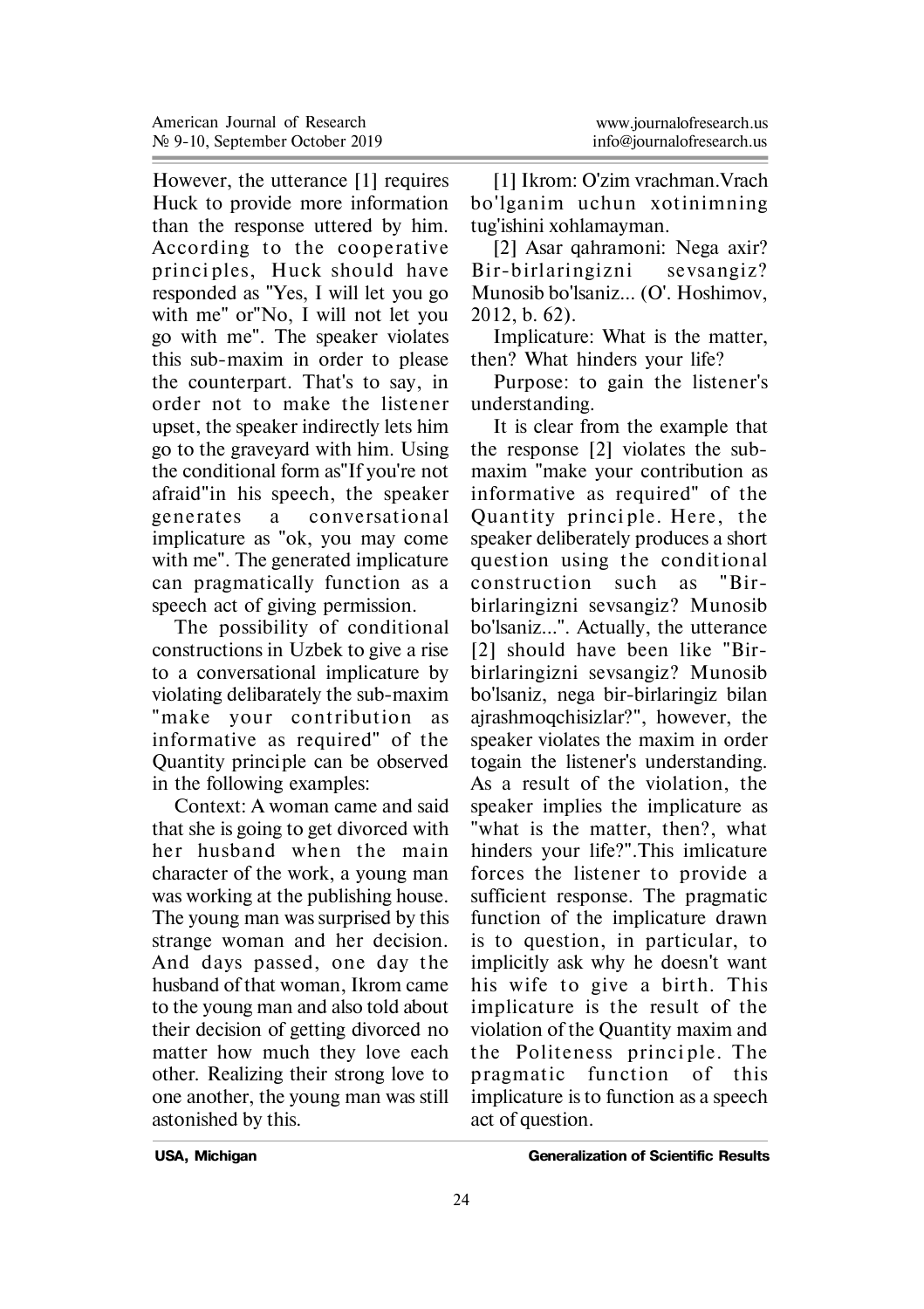Context: The conversation is taking place at the barber's shop. While searching for Odilxo'ja's house, the young boy and his mother come across a barber's shop and while the barber was cutting the young boy's hair, the mother got to know all the information on Odilxo'ja and his family. The barber praised all the family and particularly, the future son-in-law.

[1] The barber: Nima, quda bo'lmoqchimisizlar?

[2] The mother of the child: Qaydam. Taqdir qo'shgan bo'lsa... (O'. Hoshimov, 2012, b. 59-60).

Implicature: Perhaps, they (her daughter and Odilxo'ja's son) will get married. Probably, they will not.

Purpose: to save face.

By responding to the utterance [1], the speaker violates the submaxim "make your contribution as informative as required" of the Quantity principle. As the utterance [1] requires more information than uttered. According to the cooperative principles, the mother should have answered like "Ha, taqdir qo'shgan bo'lsa, quda bo'lmoqchimiz" but she intends to be less informative. The purpose of violating the sub-maxim is to save face. To be more concise, as an Uzbek woman, the mother usually tends to speak less to strange people, especially, if they are men, gives less information in order to save her face as a well-mannered woman. As a result of the violation of the sub-maxim of the Quantity principle, the conversational implicature such as "Perhaps, they (her daughter and Odilxo'ja's son)

will get married. Probably, they will not"is drawn. The pragmatic function of the arisen implicature is to suppose or make a prediction about the future rather than giving an assertion.

In English and Uzbek, the conditional constructions can generate a conversational implicature by violating deliberately the submaxim "don't make your contribution more informative than required" of the Quantity principle of cooperation in a certain communicative context:

Context:Tom and Finn, waiting for the devil to come in the graveyard, heard a voice by three men. They were Muff Potter, Injun Joe and Dr. Robinson. Under the order of Robinson, Muff Potter and Injun Joe opened Hoss William's grave, took out the coffin, took out the body and put it on the cart. Then, they demanded five dollars more from Robinson.

[1] Muff Potter: Now, it's ready Doctor, but if you don't give us five dollars more, we're not taking it anywhere.

[2] Dr. Robinson: What? But I've already paid you! (MarkTwain, 2004, p.19).

Implicature: We demand you to give us five dollars more.

Purpose: to communicate the interest.

The utterance [1] (if you don't give us five dollars more, we're not taking it anywhere) violates the submaxim "don't make your contribution more informative than required" of the Quantity principle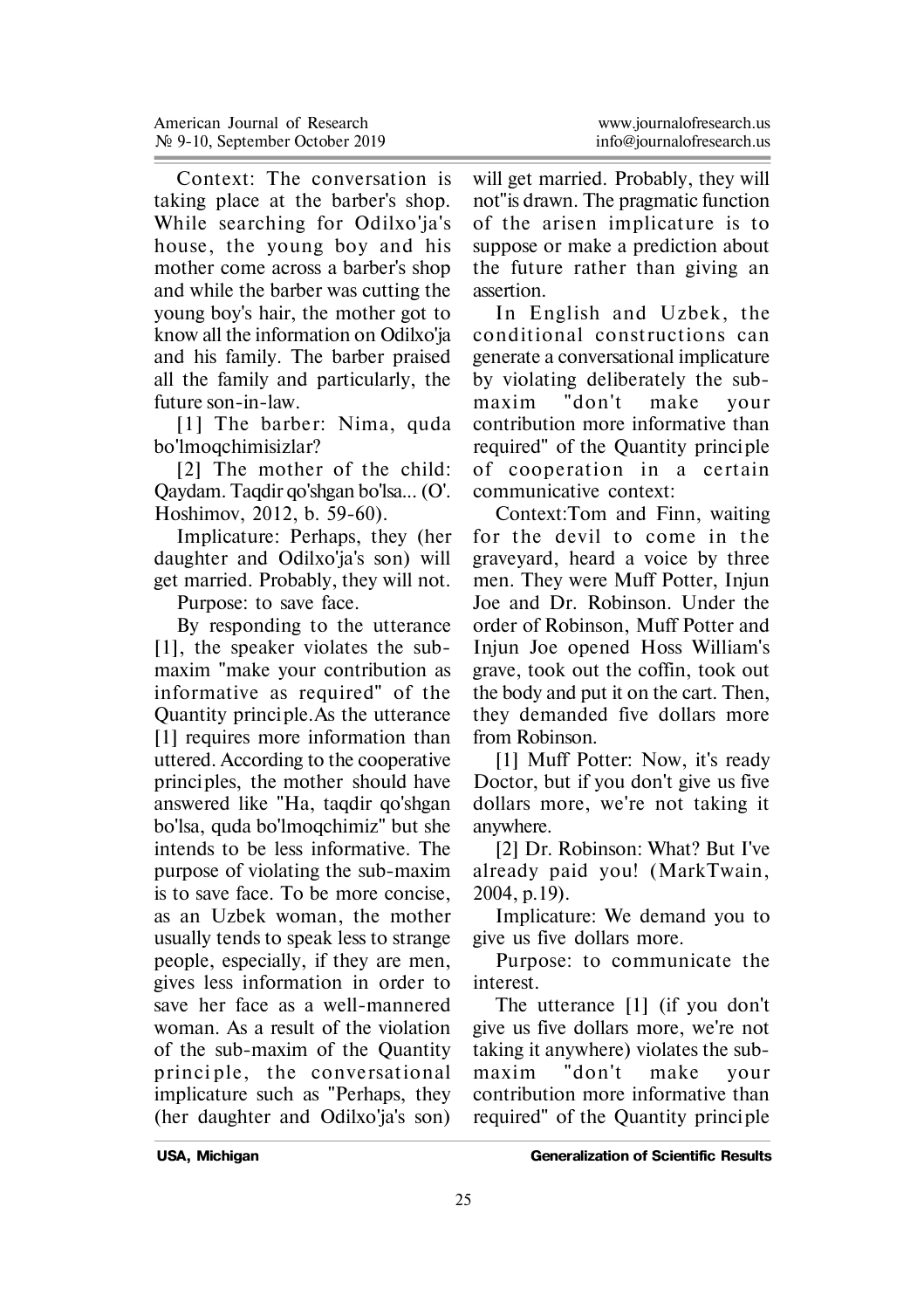of cooperationas the utterance [1] provides more information than required. Actually, there is no need for this demand, that's to say, Muff Potter and Injun Joe have been already paid for their service, but they again insist on more money from Robinson as they had some conflicts five years ago. The speaker violates the sub-maxim to communicate his own interest. They were interested in taking a revenge from Robinson, so they pretended to demand more money. However, the social context requires less information than the utterance [1] provided. As a result of the violation, the implicature as "we demand you to give us five dollars more" is drawn. The pragmatic function of the implicature emerged is to demand or require.

Con text:A dialogue between Manuel Garcia and Signor Maggiore. When Signor Maggiore asks Manuel Garcia about his plan if the war is over, Manuel says that he will go to the states. When Signor Maggiore asks Manuel whether he is married or not, heresponds that I am going to get married, then Signor Maggiore furiously says that you are stupid, does a man marry? A man must not marry. When Manuel asks the reason for why a man mustn't marry, having lost his wife, Maggiore responds that if he marries, he will lose everything, if he doesn't want to lose, he mustn't marry.

[1] Manuel Garcia: Why must not a man marry?

[2] Signor Maggiore: He cannot marry. He cannot marry. If he is to

lose everything, he should not place himself in a position to lose that. He should not place himself in a position to lose. He should find things he cannot lose (Ernest Hemingway, 1972, p. 33).

Implicature: Marrying is losing. Wife is your life. If your wife dies, you will lose your life.

Purpose: to exert an emotional impact on the listener.

It is clear from the example, the speaker uses the conditional construction such as "If he is to lose everything, he should not place himself in a position to lose that. He should not place himself in a position to lose. He should find things he cannot lose" and violates the submaxim "don't make your contribution more informative than required" of the Quantity principle of cooperation. As the speaker makes a lot of use of repetitions in his speech and this makes the speaker overinformative than the situation requires. The utterance [1] doesn't require as much information as provided in the utterance [2], and therefore, the utterance [2] leads to the violation of the sub-maxim of the Quantity principle. The purpose of violation is to exert an emotional impact on the listener.As a result of the violation, the speaker intends a co nve rsa tional implica tu re as "Marrying is losing. Wife is your life. If your wife dies, you will lose your life". The pragmatic function of the arisen implicature is to exhort the listener on the bad consequences of marriage such as losing a wife if she dies.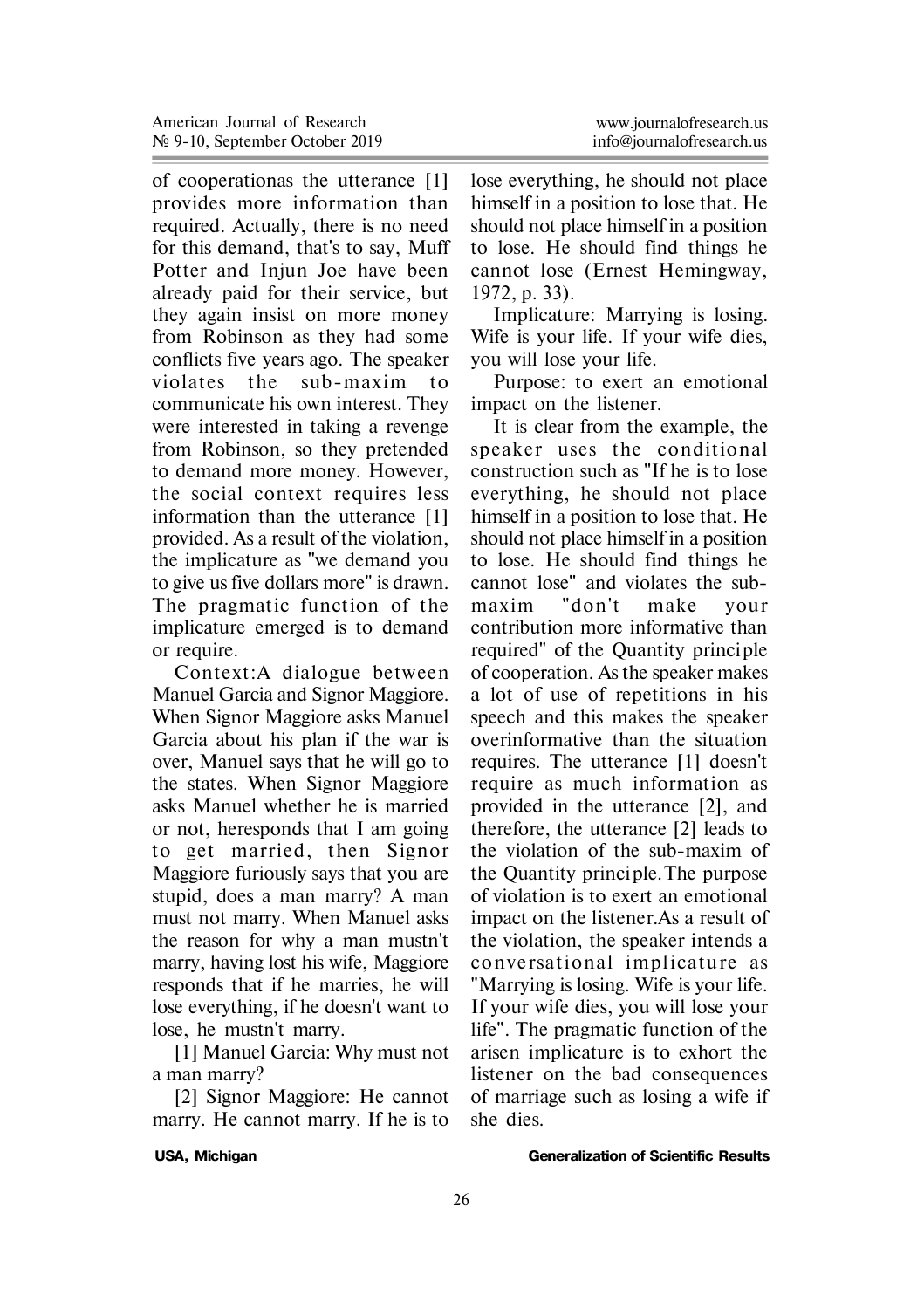Context:The mother of the main character, a young boy, welcomed two matchmakers. The matchmakers emphasized that they are an honourable family in the community and suggested that they should also ask around about their family.

[1] The woman with a veil:Mayli, sizlar ham so'rang, surishtiring. Qa'nidaturamiz. Shundoq guzar oldidagi qo'shqavat darvoza. Odilxo'ja desangiz, hamma biladi.

[2] The woman with varicolored cloth: Ovsinim kuyov bo'lmishning onalari! Muborak chevar desangiz, hamma taniydi (O'. Hoshimov, 2012, p. 52).

Implicature: Odilxo'ja is a famous, well-known and respected person in the community.

Purpose: to save face.

This conditional construction "Odilxo'ja desangiz, hamma biladi" violates thesub-maxim "don't make your contribution more informative than required" of the Quantity principle of cooperationas the speaker uses this conditional form to give extra information and this information is not required by the context.When the matchmakers let the counterpart to ask around about their family, not only instructs their address, but also emphasizes that her husband is authoritative. honourable and respected. The purpose of violating the sub-maxim is to save face.The violation of the maxim gives a rise to a conversational implicature as "Odilxo'ja is a famous, well-known and respected person in the community". The pragmatic function of is to praise her family.

Context:The mother of the main character and her women neighbors (Granny Hoji, Sister Hayri) ask Aunt Acha to foretell about the relatives who went to the war. When the mother of the child asks Aunt Acha to foretell about her elder brother, Aunt Acha foretells that your elder brother will come, he has been on the way. Having heard this news, the sorrowful sister feels happy and promises to buy clothes for Aunt Acha from head to foot.

Aunt Acha: Akangtirek! Àkangkeladu! Yo'lga chiqq-o-on!

The mother of the child:og'zingizdan aylanay, xolajon! Mana, oz bo'lsa, ko'p o'rnida ko'rasiz. Akam eson-omon kelsa bosh-oyoq kiyim qilib beraman (O'. Hoshimov, 2012, p. 87).

Implicature: I promise that I will buy you clothes from head to foot.

Purpose: to please the counterpart.

As clearly seen from the example, the conditional construction "Akam eson-omon kelsa bosh-oyoq kiyim qilib beraman"violates thesub-maxim "don't make your contribution more informative than required" of the Quantity principle of cooperation. Here, the speaker tries to provide more information than required by using the conditional clause. More precisely, having heard that her elder brother will return home from war, the happy sister promises that she will buy clothes for Aunt Acha from head to foot in order to be thankful and in turn, expresses her pragmatic intention. A deliberate violation of the maxim results in a conversational implicature as "I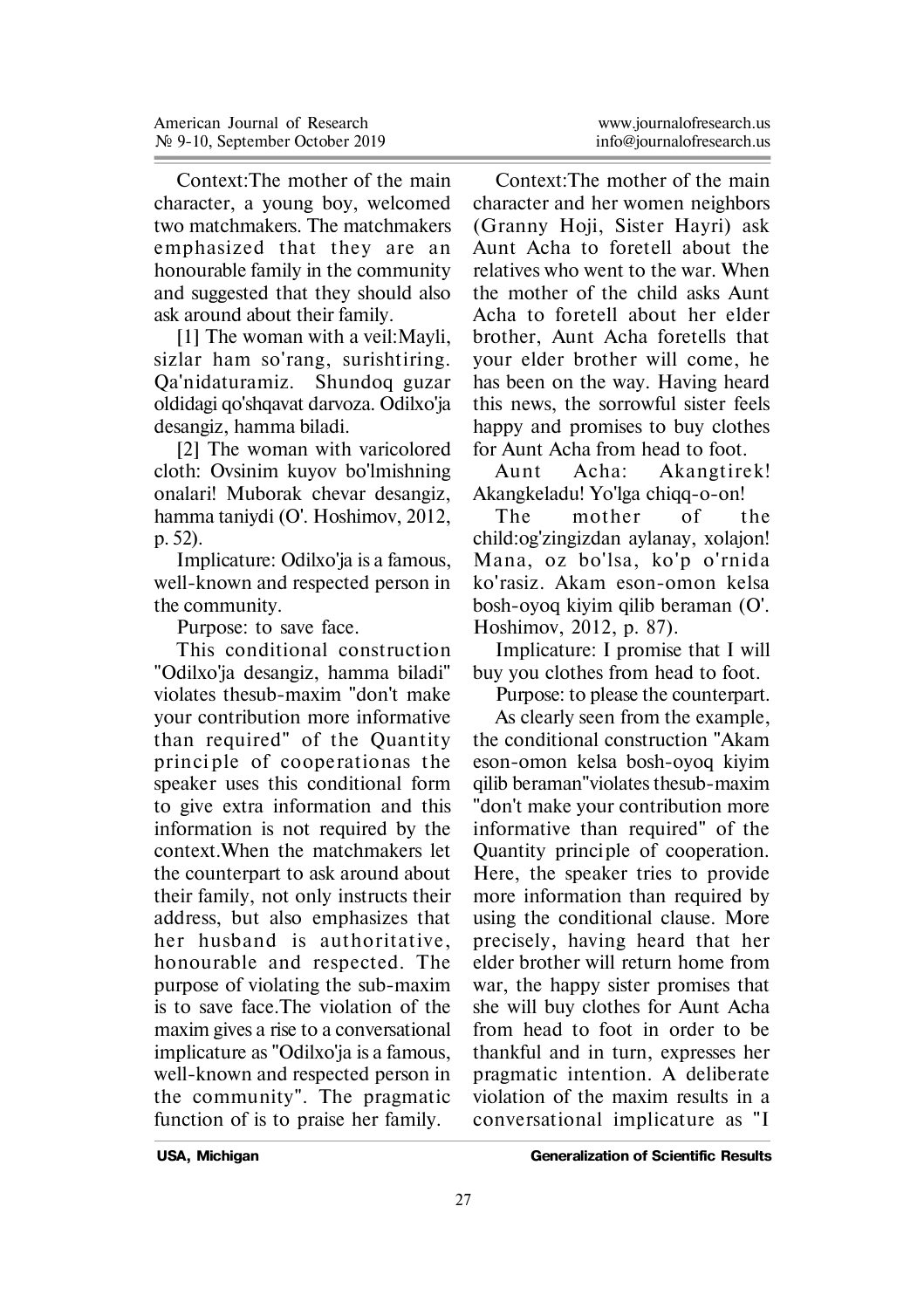promise that I will buy you clothes from head to foot". The purpose of the violation of the maxim is to please the counterpart. This implicature pragmatically functions as a speech act of promise in its own context.

Context: Aunt Klava who lives in the same block of flats with the main character gets ill and taken to hospital. The neighbors as well as the main character collect money for the operation and help Aunt Klava. One day the main character comes across Aunt Klava who is sitting on a bench and cares about her health. Aunt Klava expresses her gratitude to the main character for lending money for her.

[1] The main character: Tuzukmisiz, o'zi?

[2] Aunt Klava: Operatsiyadan yaxshi chiqdim. Pul bermasam bo'lmasdi.

[3] The main character: Kimga?

[4] Aunt Klava: Vrachga! Uchyuz so'm bermasam bo'lmasdi. Operatsiya qilmasdi. Qilsayam, yarim yildan keyin o'ladigan qilib kesardi (O'. Hoshimov, 2012, p. 94).

Implicature: I am grateful for lending money for my operation.

Purpose:to complain.

As can be seen from the example, the response [4] violates thesubmaxim "don't make your contribution more informative than

required" of the Quantity principle of cooperation, yet the utterance [3] doesn't require as much information as provided in the utterance [4]. As a result, Aunt Klava fails to provide necessary information as required and violates the sub-maxim of the Quantity princi ple in order to complain about the bribery of doctors.In fact, the utterance [3] requires the response as "Vrachga!" according to the cooperative principles, but the listener provides more information than required by using the conditional clauses as "Uchyuzso'mbermasambo'lmasdi. Operatsiya qilmasdi. Qilsayam, yarim yildan keyin o'ladigan qilib kesardi". The violation of the maxim leads to a conversational implicature as "I am grateful for lending money for my operation" and in turn, this implicature functions as a speech act of thanking.

Summing up, the conditional constructions in English and Uzbek can generate a conversational implicature by violating the maxim of Quantity.In compared languages, through the use of conditional const ructions, similarities and peculiarities of the purposes of violating the quantity maxim, the implicature generated and their p ragmatic fun tionhave been observed and can be represented in the following way: [See Table 1]: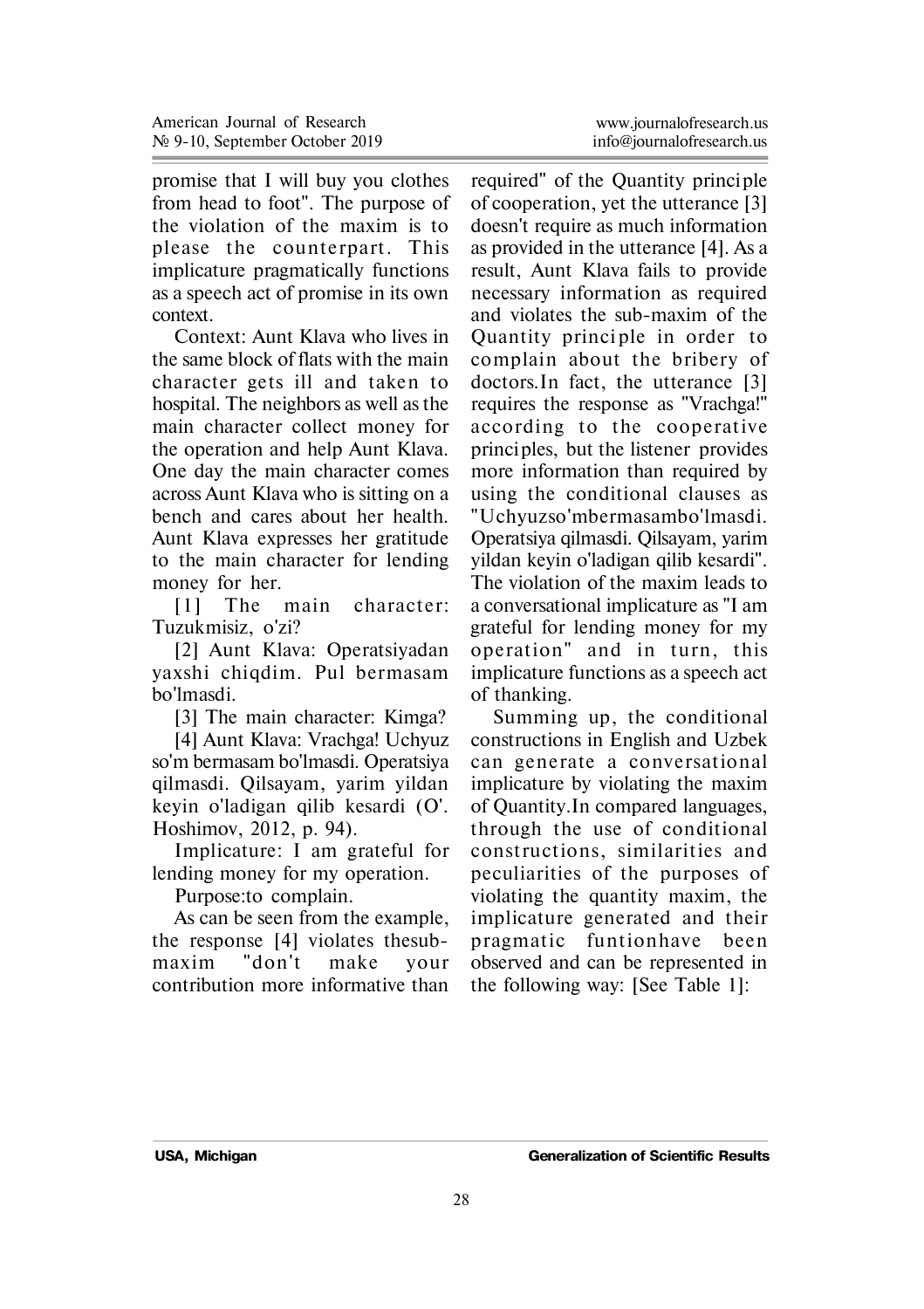**Table 1: Purposes of violation, the generated implicatures and their pragmatic functions by conditional constructions in English and Uzbek through the violation of Quantity maxim.**

| English                                           |                                                    |                                                                                             |                                                                        |                       |                      | <b>Uzhek</b> |                                         |      |                                                                                |                   |                       |  |
|---------------------------------------------------|----------------------------------------------------|---------------------------------------------------------------------------------------------|------------------------------------------------------------------------|-----------------------|----------------------|--------------|-----------------------------------------|------|--------------------------------------------------------------------------------|-------------------|-----------------------|--|
| Make your contribution as informative as required |                                                    |                                                                                             |                                                                        |                       |                      |              |                                         |      |                                                                                |                   |                       |  |
| Dialo<br>gues                                     | Purpose                                            |                                                                                             | Implicature                                                            | Pragmatic<br>function | <b>Dialogue</b><br>s |              | <b>Purpose</b>                          |      | Implicature                                                                    |                   | Pragmatic<br>function |  |
| N <sub>2</sub> 1                                  | Avoid discussion                                   |                                                                                             | Stop<br>questioning! I<br>am not eager to<br>answer your<br>questions. | Demand                | N <sub>0</sub> 1     |              | Gain<br>the listener's<br>understanding |      | What is the<br>matter.<br>then? What<br>hinders your<br>life?                  | Ouestion          |                       |  |
| N <sub>2</sub>                                    | Exert an emotional<br>impact on the<br>listener    |                                                                                             | Tom! Come<br>here, right now!                                          | Threat                | No2                  |              | Save face                               |      | Perhaps,<br>they will get<br>married<br>Probably,<br>they will<br>not          | <b>Prediction</b> |                       |  |
| No3                                               | Please<br>counterpart                              | the                                                                                         | Ok<br>vou<br>may<br>come with me.                                      | Giving<br>permission  | No3                  |              | ٠                                       |      |                                                                                | ٠                 |                       |  |
|                                                   |                                                    |                                                                                             | Don't make your contribution more informative than required            |                       |                      |              |                                         |      |                                                                                |                   |                       |  |
| N <sub>2</sub> 1                                  | Communicate<br>the interest                        | We demand you to<br>give us five dollars<br>more                                            |                                                                        | Demand                | N <sub>0</sub> 1     |              | Save face                               |      | Odilxo'ja is a famous,<br>well-known and respected<br>person in the community. |                   | Praise                |  |
| No2                                               | Exert an<br>emotional<br>impact on the<br>listener | Marrying is losing.<br>Wife is your life. If<br>your wife dies, you<br>will lose your life. |                                                                        | Exhortation           | No?                  |              | Please<br>the<br>counterpart            | foot | I promise that I will buy<br>you clothes from head to                          |                   | Promise               |  |
| $No$ 3                                            | ٠                                                  | ٠                                                                                           |                                                                        | ٠                     | No3                  |              | Complain                                |      | I am grateful for lending<br>money for my operation.                           |                   | Thanki<br>ng          |  |

It is clear from the content of the table, in compared languages the communicants using conditional constructions violate the Quantity maxim for different purposes in order to generate a conversational implicature in a certain communicative context.

In particular, it is apparent from the analysed examples in English, it can be noted as a peculiar feature for English that the communicants who use conditional constructions in their speech violate the Quantity maxim to generate a conversational implicature for the following purposes: avoid discussion, exert an emotional impact on the listener and communicate the interest.

As is clear from the examples under analysis, the violation of the Quantity maxim by using conditional constructions in Uzbek to give a rise to a conversational implicature for

the following purposes can be regarded as a peculiarity for Uzbek: gain the listener's understanding, save face and complain.

Furthermore, it should be noted that violating the maxim of Quantity by the use of conditional constructions in compared languages to generate a conversational implicature in a certain social context for the purpose of pleasing the counterpart can be considered to be a similar feature for the compared languages.

#### **CONCLUSION**

Based on the results obtained in the present study, the following conclusion can be drawn:

The conditional constructions in English and Uzbek can be intentionally used to generate a conversational implicature by violating or floating the Gricean maxim of Quantity in a specific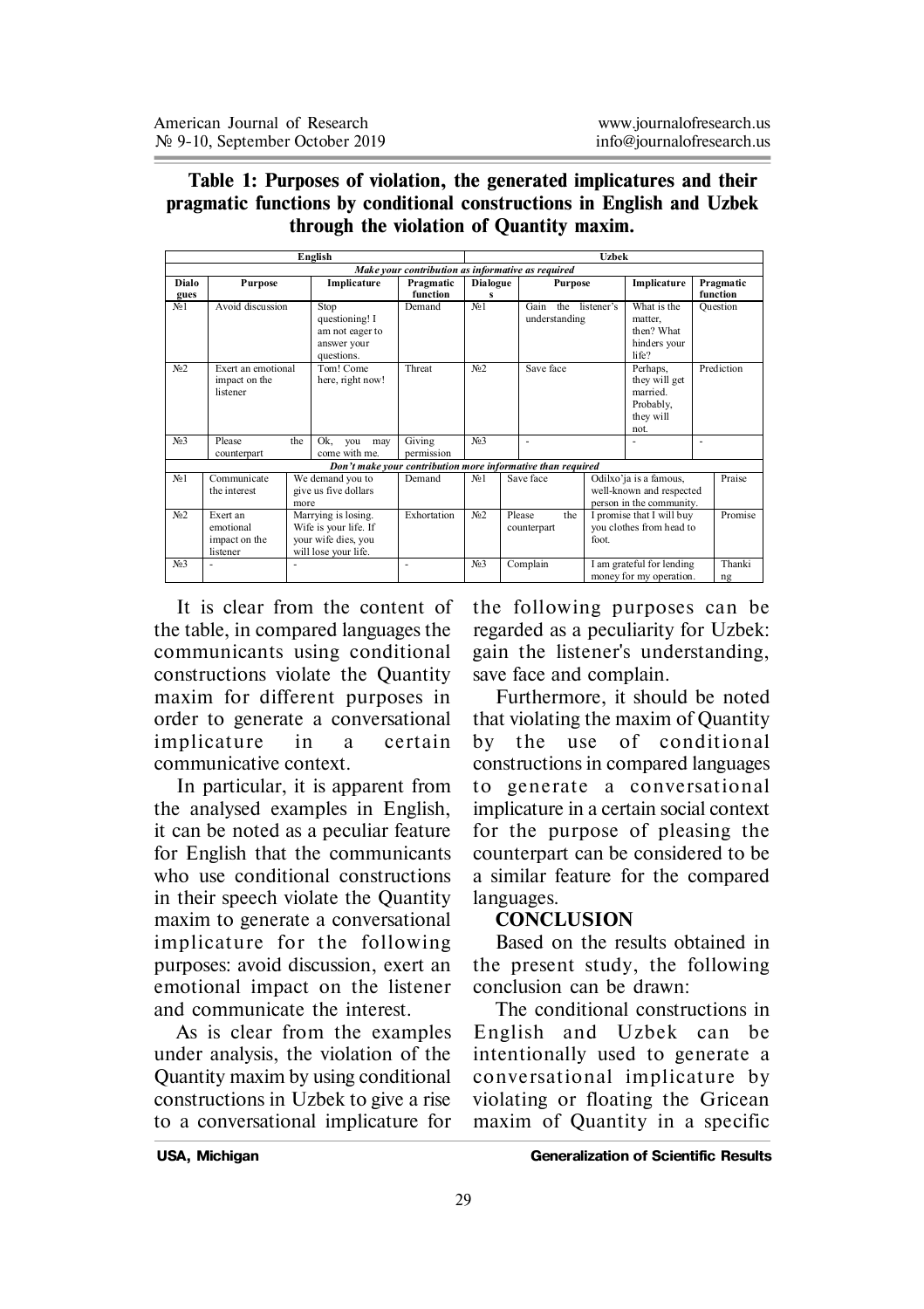context of conversation. Also, it should be underlined that at the same time, the violation of two maxims (quantity and manner) happened through the use of conditional constructions by English interlocutors. Particularly, the results have elucidated that the violation of the Quantity maxim via the use of conditional constructions in English to give a rise to a conversational implicature happens due to some purposes as avoiding discussion, exerting an emotional impact on the listener, and communicating the interest.In Uzbek, the interlocutors who use con ditio nal forms violate the Quantity maxim to generate a conversational implicature for the following purposes: gaining the listener's understanding, saving face, and complaining. From the findings of the research, it is evidenced that the communicants applying conditional constructions in compared languages generate a conversational implicature by intentionally violating the Quantity maxim to please the counterpart.

## **ACKNOWLEDGEMENTS**

The author would like to thank Prof. K.O. Saparova, B.Y. Kushokova for their helpful comments and suggestions. He also wishes to express his gratitude to his family and friends (particularly, Z.H. Haydarov, A.A. Hafizov, J.K. Komilov, Sh.M. Shukurov, D.G'. Dadaboyev, Sh.Sh.Mardonov, S.H. Sultonov) for their constant support and encouragement.However, all the imperfections should be attributed to the author.

#### **REFERENCES**

1. AdaomaIgwedibia (2017). Grice's Conversational Implicature: A Pragmatics Analysis of Selected Poems of Audre Lorde//International Journal of Applied Linguistics & English Literature, Volume 7, Issue 1, P. 120-129.

2. Antonius Waget (2015). Violations of Grice`s Maxims in The Prince and the Pauper Movie//LLT Journal: A Journal on Language and Language Studies. Vol.18, Issue 1, P. 1-10.

3. Arezou Sobhani, Ali Saghebi (2014). The Violation of Cooperative Princi ples and Four Maxims in Iranian Psychological Consultation//Open Journal of Modern Linguistics. - New Zealand: Scientific Research Publishing Inc., Issue 4, P. 91-99.

4. Ernest Hemingway (1972). Men without women. -Great Britain, Hunt Barnard Printing Ltd, 107 p.

5. Hamid M. Al-Hamadi, Behija J. Muhammed (2009). Pragmatics: Grice's conversational maxims violations in the responses of some western politicians//Journal of the College of Arts, No. (50), P. 1-23.

6. Laura Alba Juez (1995). Verbal Irony and The Maxims of Grice's Cooperative Princi ples //Revista Alicantina de Estudios Ingleses, 8, P. 25-30.

7. Liu Xiaoqin (2017). Overcommunication Strategies of Violating Grice's Cooperative Princi ple in Ground Service//English Language Teaching. Vol. 10, No. 11. P. 162-172.

8. Lynda La Plante (1995). Prime Suspect.- London: Penguin Books Ltd, 76 p.

9. Mark Twain (2004). The Adventures of Tom Sawyer.-Krakiw: Mediasat Poland Bis, 88 p.